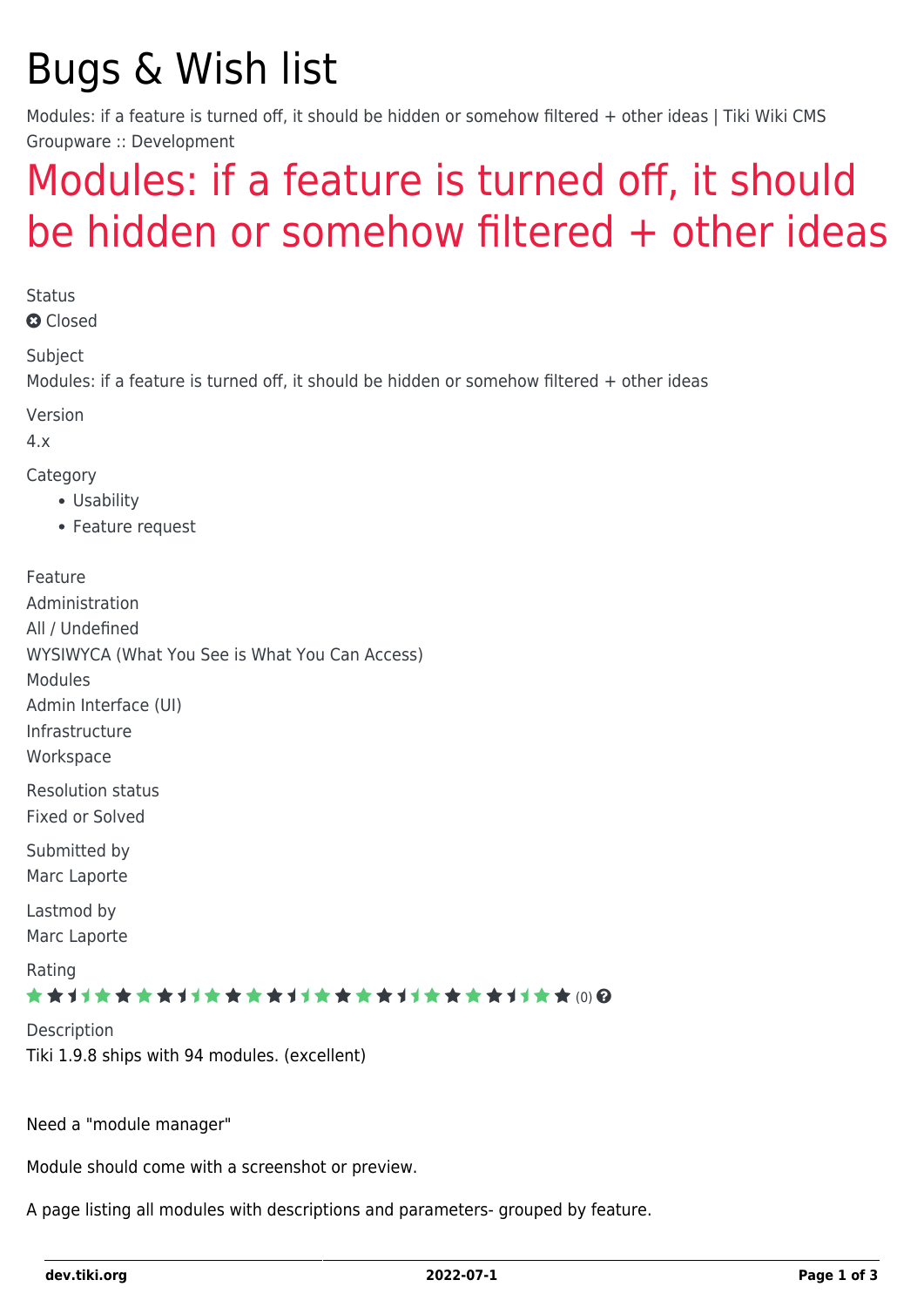currently, the "user modules" and "assigned modules" titles are very non-intuitive. Should say "custom modules" and "active modules"

However, all modules are listed at all times. Module listing should check for features which are activated. It would be easier on new Tiki admins. For example, if articles are deactivated, don't show me last\_articles in tikiadmin\_modules.php

Admin modules does not display titles of available modules or provide easy method for selecting unused modules, such as with a listbox. The missing information is not available unless a Tiki admin has system admin permissions.

Also, all possible parameters for the current module should be listed (or picked from a drop-down) See:

<http://doc.tikiwiki.org/Module>

Related: Plugins admin interface [http://dev.tikiwiki.org/tiki-view\\_tracker\\_item.php?itemId=502](http://dev.tikiwiki.org/tiki-view_tracker_item.php?itemId=502)

Solution Done in Tiki7 (Module revamp) Importance 9 high Priority 45 Demonstrate Bug (Tiki 19+) Please demonstrate your bug on show2.tikiwiki.org Version: trunk ▼ [Create show2.tikiwiki.org instance](#page--1-0) Ticket ID 1294 Created Sunday 12 August, 2007 05:10:39 GMT-0000

by Unknown

LastModif Wednesday 05 June, 2013 16:43:57 GMT-0000